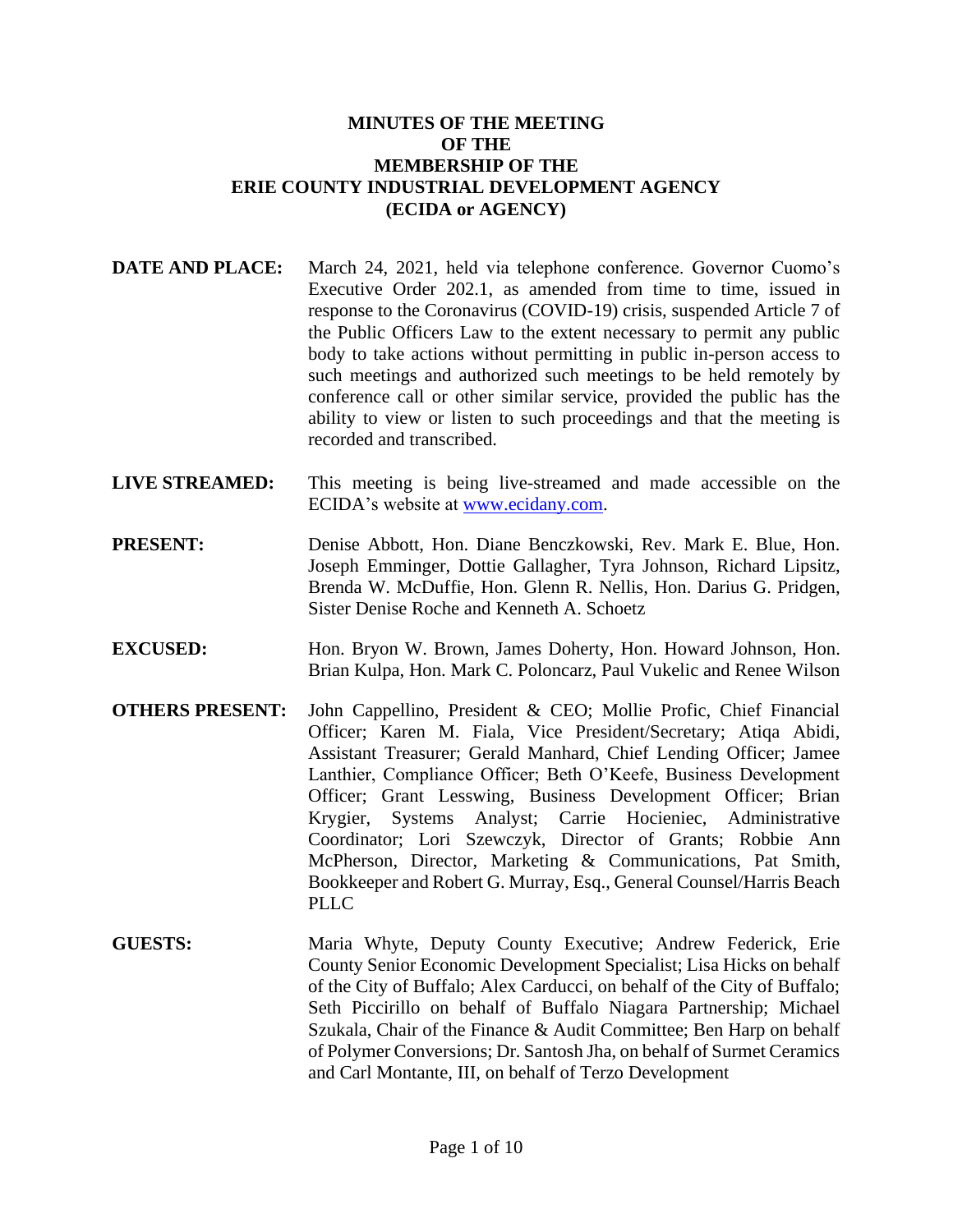There being a quorum present at 12:01 p.m., the Meeting of the Board of Directors of the Erie County Industrial Development Agency was called to order by Chair McDuffie.

### **MINUTES**

The minutes of the February 24, 2021 meeting of the members were presented. Mr. Blue moved and Sister Denise seconded to approve of the minutes. Ms. McDuffie called for the vote and the minutes were unanimously approved.

## **REPORTS/ACTION ITEMS/INFORMATION ITEMS**

Financial Report. Ms. Profic noted that the ECIDA finished the month of February with total assets of \$28.7M and net assets were \$21.0M. The monthly income statement shows operating income of \$105,000 for January. Operating revenue of \$361,000 was ahead of budget by \$142,000, due mainly to timing of administrative fees received during the month. Operating expenses of \$204,000 were about \$13,000 under budget. Under Special Project Grants, nearly \$52,000 of PPE grant funds were disbursed to nine grantees in February. After Strategic Investments and depreciation, there was net income of \$144,000 for the month. The year-to-date Income Statement shows revenues of \$432,000, including administrative fee revenue of \$303,000. Expenses of \$403,000 are \$26,000 below budget. Special project grants include3 mainly distributions of PPE grant funding. After special project grants, strategic initiatives and depreciation, there is currently a net loss of \$129,000 for the year. Ms. McDuffie directed that the report be received and filed.

Finance and Audit Committee Update and Committee Self-Evaluation. Mr. Szukala presented this report including the Freed Maxick draft 2020 financial statements. Ms. Profic noted that the three main points of the presentation were an unmodified (clean) opinion on the financial statements, there were no uncorrected audit adjustments, and there were no material weaknesses or significant deficiencies noted (no management letter comments). The Committee also reviewed and recommend the following for approval: 2020 Public Authorities Report, 2020 Investment Report, Investment & Deposit Policy, Committee Charter, Committee Self-Evaluation, Management's Assessment of the Effectiveness of Internal Controls, and Corporate Credit Card Policy with no suggested changes. Ms. Profic noted that each year the Committee completes a self-evaluation, based on the Committee Charter. In 2020, the Committee fulfilled its duties as documented. Ms. McDuffie directed that the reports be received and filed.

At this point in time, Ms. Johnson joined the meeting.

Audited Financial Statements. Ms. Profic stated that as a special-purpose government engaged in business-type activities, the ECIDA's financial statements are prepared based on Governmental Accounting Standards and include a Management's Discussion and Analysis section, which provides a condensed overview of the statements. The statements of net position (balance sheets), show total assets of \$28.3M at December 31, 2020, a decrease of \$1.8M from 2019. Most of the Agency's assets are current, with cash being the largest portion at \$18.7M. This is consistent with 2019, and Ms. Profic noted of that cash balance, \$7.6M is unrestricted. The largest decrease from year to year was restricted cash under noncurrent assets. The \$1.6M decrease reflects the usage of funds for eligible purposes, with ECIDA acting as the administrator of these funds. The current liabilities increased to \$1M from an increase in unearned revenue, related to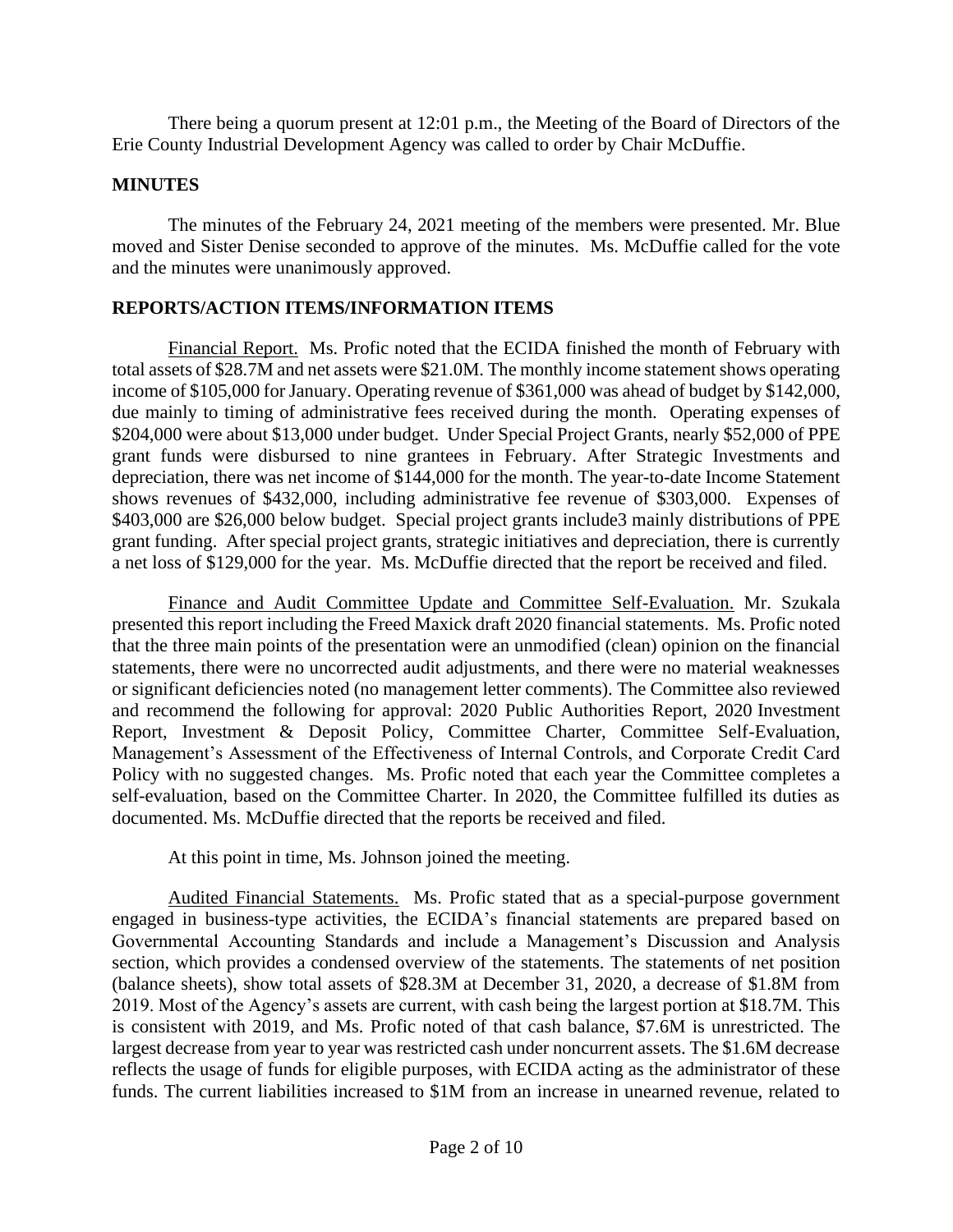grants awarded but not yet recognized as revenue. Noncurrent liabilities consist solely of funds held on behalf of others. These funds are held in restricted cash accounts. The Agency's net position decreased from \$22.6M in 2019 to \$21.1M in 2020. This is a result of a \$1.5M decrease in net position in 2020. The statements of revenues, expenses and changes in net position (income statements) shows how she arrived at the decrease in net position. Operating revenues increased \$333,000 from 2019, due mostly to \$1.85M of administrative fee revenue. Ms. Profic noted that the Agency is fortunate to have met 95% of its budgeted fee revenue in 2020 despite the pandemic and disruption that occurred in 2020. Operating expenses decreased about \$100,000 to \$2.7M in 2020. Salaries and benefits increased \$22,000 (1%) due to increased health insurance rates and higher levels of leave accruals at year end. General & administrative expenses decreased \$102,000 (-14%) due mainly to a decrease in sponsored events and conference-related costs in 2020. Special project grants netted to \$1.4M of costs in 2020. This is mostly funds granted to ILDC for the purchase of the former Angola Airport property (\$874,000), budgeted strategic initiatives (\$222,000) and PPE grant funds disbursed in 2020 (\$57,000). So while there is a \$1.5M net loss for the year, it is a result of funds spent for specific economic development and assistance purposes. The cash flows statements detail the changes in cash from year to year. The remainder of the financials are the notes, and also supplementary information, which show the statements split into the General and UDAG funds. The report to the Board, which documents the auditors' required communications, a summary of accounting estimates made within the financials, some recently issued accounting standards, and the management letter noting no significant deficiencies or material weaknesses. Ms. Profic mentioned, an unmodified opinion was issued on the statements. These drafts were reviewed and discussed in detail with the Finance & Audit Committee on March 17, 2021, and the Committee recommended approval to the Board. Mr. Nellis moved and Mr. Lipsitz seconded to approve of the 2020 Audited Financial Statements. Ms. McDuffie called for the vote and the 2020 Audited Financial Statements were unanimously approved.

2020 Investment Report. Ms. Profic noted that this report is required by Public Authorities Law and includes RDC's investment guidelines, the results of our annual audit, and detail of investment income and fees for the year. The majority of cash accounts are restricted for the purposes listed in the report. The amount of \$50,000 of investment income was earned on these accounts during 2020, and no fees were paid. This report was reviewed by the Finance & Audit Committee at their March 17, 2021 meeting and recommended to the Board for approval. Mr. Pridgen moved and Mr. Blue seconded to approve of the 2020 Investment Report. Ms. McDuffie called for the vote and the 2020 Investment Report was unanimously approved.

Governance Committee Update. Ms. McDuffie presented this report. Ms. McDuffie directed that the report be received and filed.

## **RE-ADOPT POLICIES AND CHARTERS**

Ms. Profic noted that Items 7-19 on the agenda were reviewed by counsel, the Board Committees recommended no changes, and as such, the staff recommends that the policies and charters items numbered 7-19 be approved without any changes. Sister Denise moved and Ms. Abbott seconded to approve of the various polices and charter as itemized below. Ms. McDuffie called for the vote and the following policies and charters were then unanimously approved: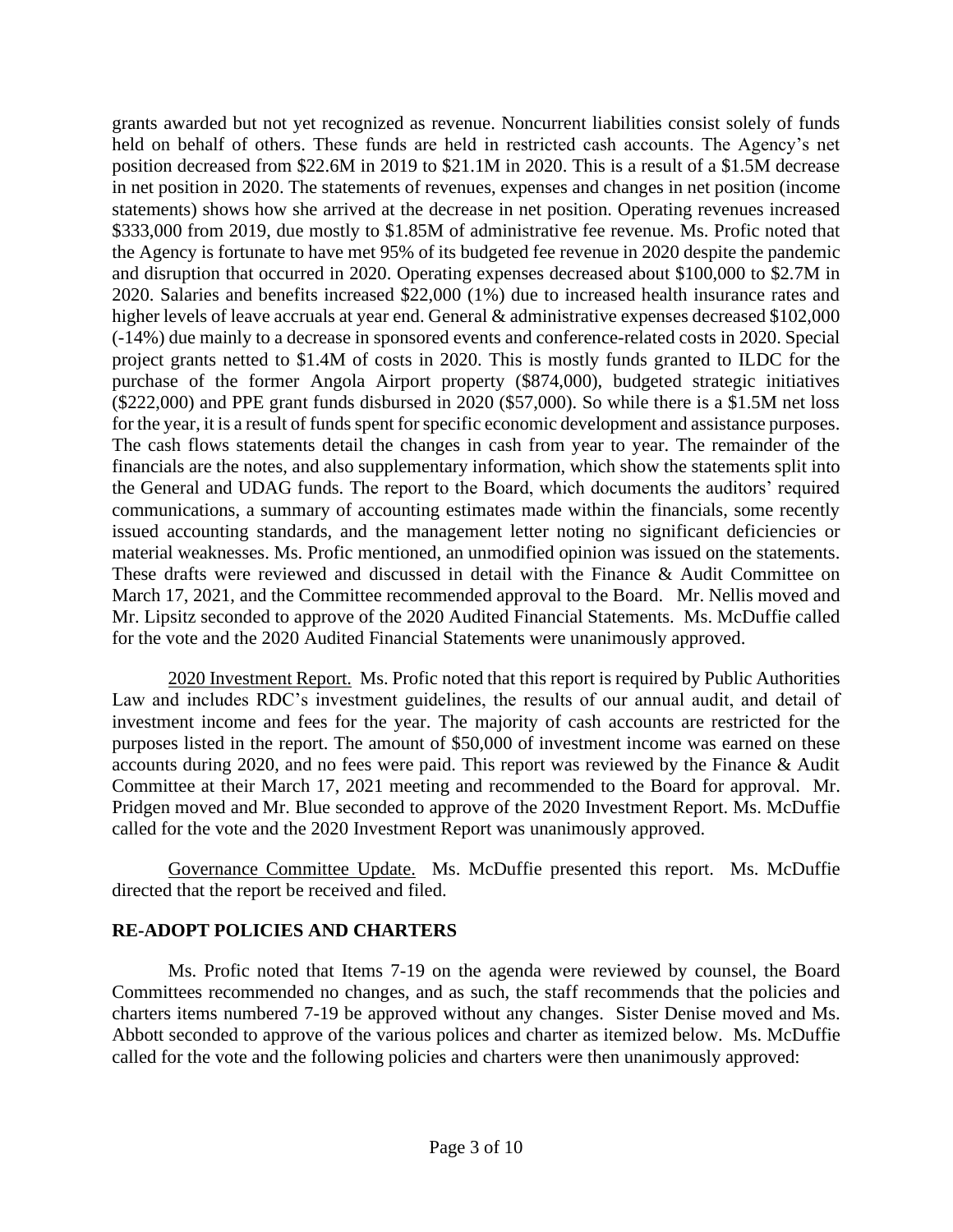- Code of Ethics & Conflict of Interest Policy
- Investment & Deposit Policy
- Whistleblower Policy and Procedures
- Defense & Indemnification Policy
- Finance & Audit Committee Charter
- Governance Committee Charter
- Property Disposition Guidelines
- Real Property Acquisition Policy
- Board Member Compensation, Reimbursement & Attendance Policy
- Travel, Conferences, Meals & Entertainment Policy
- Statement of Duties & Responsibilities of the Board of Directors
- Statement of the Competencies & Personal Attributes Required by Board Members
- Corporate Credit Card Policy

# **REVIEW AND ADOPTION OF POLICIES, REPORTS AND COMMITTEE CHARTERS**

The 2020 Mission Statement, Performance Measures and Results. Ms. O'Keefe reviewed the 2020 Mission Statement and related results. Mr. Lipsitz moved and Mr. Emminger seconded to approve of the statement and results. Ms. McDuffie called for the vote and the 2020 Mission Statement, Performance Measures and Results was unanimously approved.

The 2021 Mission Statement, Performance Measures and Results. Ms. O'Keefe reviewed the 2021 Mission Statement and related results. Mr. Lipsitz moved and Mr. Emminger seconded to approve of the statement and results. Ms. McDuffie called for the vote and the 2021 Mission Statement, Performance Measures and Results was unanimously approved.

## **REPORTS/ACTION ITEMS/INFORMATION ITEMS**

Governance Committee Self-Evaluation and Board Self-Evaluation. Ms. McDuffie reviewed the Committee's self-evaluation and the Board's self-evaluation.

2021 Tax Incentive Induced/Closing Schedule/Estimated Real Property Tax Impact. Ms. Fiala presented this report. Ms. McDuffie directed that the report be received and filed.

Approval of Board Certification of RLF Plan. Ms. Profic reviewed the memo regarding the Board certification of the Revolving Loan Fund plan. This is regarding our original/legacy loan fund, which was originally capitalized in the late 1970s/early 1980s. ECIDA was the original recipient/operator of the RLF, which was then moved to the RDC to administer. As part of our reporting to EDA, ECIDA must certify that the RLF is being operated in accordance with the policies and procedures contained in the Loan Administration Plan. The most recent Administration Plan was approved October 1, 2018. Many of the requirements of the LAP overlap with Federal regulations and are tested as part of the Single Audit performed by Freed Maxick. In addition, Ms. Profic again asked Freed Maxick to perform a set of agreed-upon procedures to be performed in conjunction with the Single Audit. There were no findings or questioned costs from the single audit and two instances of documentation missing from existing borrowers. There were multiple attempts to obtain the documents and lending staff is continuing efforts to collect the documents. Mr. Nellis moved and Ms. Abbott seconded to approve of the Board Certification of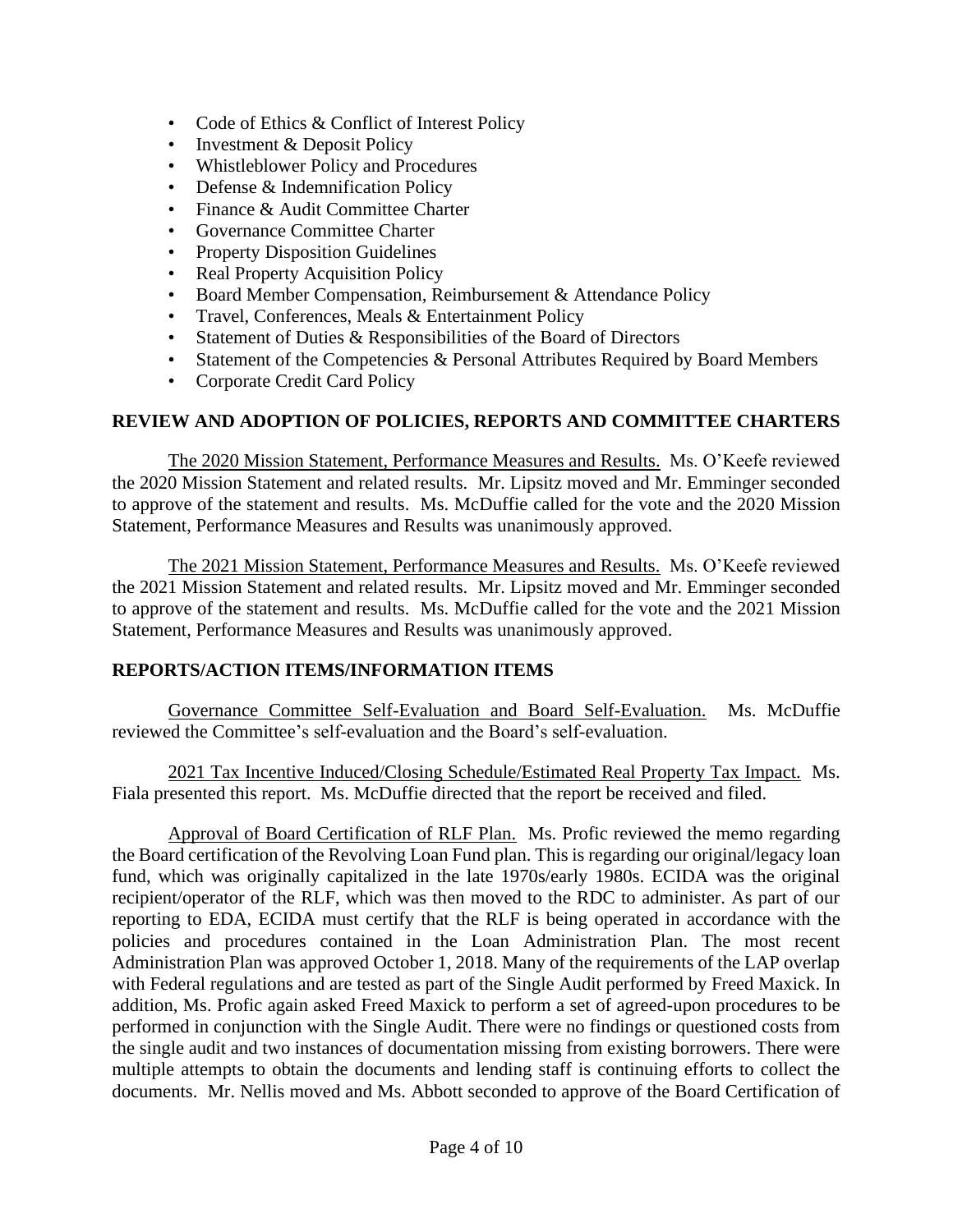the RLF Plan. Ms. McDuffie then called for the vote and the following resolution was then unanimously approved:

RESOLUTION OF THE ERIE COUNTY INDUSTRIAL DEVELOPMENT AGENCY (THE "RLF BOARD" OR "AGENCY") IN CONNECTION WITH AN ANNUAL CERTIFICATION TO BE MADE UNDER THE STANDARD TERMS AND CONDITIONS AND ADMINISTRATIVE MANUAL REQUIREMENTS OF THE ECONOMIC DEVELOPMENT ADMINISTRATION (THE "EDA")

Approval of COVID-19 Disaster Emergency Grant Application. Ms. McDuffie confirmed no conflicts of interest or potential conflict of interests exist with respect to any members of the Agency. Ms. O'Keefe reviewed the eleven (11) various grant applications presented to the members.

Mr. Emminger moved and Ms. Benczkowski seconded to approve the eleven (11) grant applications. Ms. McDuffie called for the vote and the following eleven (11) grant applications were unanimously approved for COVID-19 Disaster Emergency Grants.

- 1. Buffalo Society of Natural Sciences
- 2. DawJ, LLC dba The Oakk Room
- 3. Flax's Barber Shop
- 4. Flax's Gold Buyer
- 5. Heidi I. Jones Attorney & Consultant
- 6. Kiddy Skateland, LLC
- 7. Limousine Acquisition Company, LLC dba Buffalo Limousine
- 8. Prime Care Transportation Inc.
- 9. Print2Web
- 10. Tappo of Buffalo, LLC
- 11. Tappo Pizza, LLC

UDAG Forgivable Loan for Welded Tube. Mr. Cappellino reviewed the amendment to the grant/loan agreement on behalf of the loan panel. Mr. Nellis moved and Sister Denise seconded to approve of the loan amendment for Welded Tube. Ms. McDuffie then called for the vote and the following loan amendment for Welded Tube was unanimously approved:

RESOLUTION AUTHORIZING THE AMENDMENT TO THE FORGIVABLE LOAN AND LOAN AGREEMENT RELATIVE TO THE WELDED TUBE USA, INC., PROJECT IN LACKAWANNA, NEW YORK, FOR CERTAIN INFRASTRUCTURE IMPROVEMENTS RELATED THERETO

Policy Committee Update. Mr. Lipsitz noted the Policy Committee's prior review and approval of the two projects being considered by the members at today's meeting. Ms. McDuffie directed that the report be received and filed.

## **INDUCEMENT RESOLUTION**

Surmet Ceramics Corp., 743 Hertel Avenue, Buffalo, New York. Ms. Fiala reviewed this proposed sales tax exemption benefit project which consists of the construction of an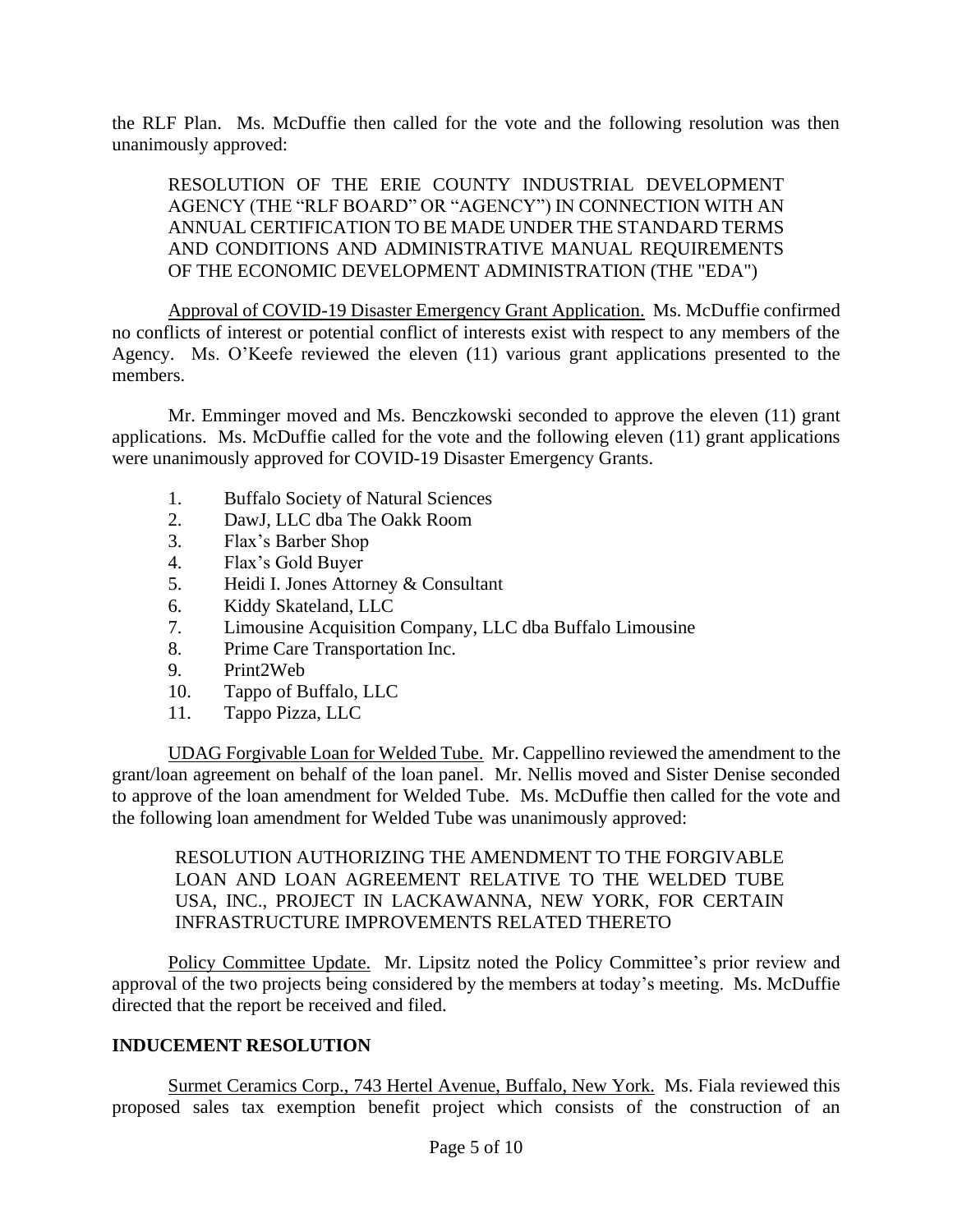approximately 3,400 sq. ft. expansion to the company's existing 130,000 sq. ft. leased facility which will be used for CIP (cold isostatic press) building and associated foundation (pit) and utilities extension.

As a condition precedent of receiving Financial Assistance, and as a material term or condition as approved by the Agency in connection with the Project, the Company covenants and agrees and understands that it must, subject to potential modification, termination and/or recapture of Financial Assistance for failure to meet and maintain the commitments and thresholds as described below, submit, on an annual basis or as otherwise indicated below through the conclusion of the later of two (2) years following either (x) the construction completion date, or (y) the termination of the Agent Agreement, a certification, as so required by the Agency, confirming:

- (i) Investment Commitment- the total investment actually made with respect to the Project at the time of Project completion equals or exceeds \$9,775,000 (which represents the product of 85% multiplied by \$11,500,000, being the total project cost as stated in the Company's application for Financial Assistance).
- (ii) Employment Commitment that there are at least thirteen (13) existing full time equivalent ("FTE") employees located at, or to be located at, the Facility as stated in the Company's application for Financial Assistance (the "Baseline FTE"); and
	- the number of current FTE employees in the then current year at the Facility; and
	- that within two (2) years of Project completion, the Company has maintained and created FTE employment at the Facility equal to twenty-eight (28) FTE employees [representing the sum of (x) thirteen (13) Baseline FTE and (y) fifteen (15) FTE employees, being the product of 85% multiplied by eighteen (18) (being the eighteen (18) new FTE employee positions proposed to be created by the Company as stated in its Application)]. In an effort to confirm and verify the Company's employment numbers, the Agency requires that, at a minimum, the Company provide employment data to the Agency on a quarterly basis, said information to be provided on the Agency's "Quarterly Employment Survey" form to be made available to the Company by the Agency.
- (iii) Local Labor Commitment that the Company adheres to and complies with the Agency's Local Labor Workforce Certification Policy on a quarterly basis during the construction period.
- (iv) Equal Pay Commitment that the Company adheres to and complies with the Agency's Pay Equity Policy.
- (v) Unpaid Real Property Tax Policy Commitment that the Company is compliant with the Agency's Unpaid Real Property Tax Policy.

Mr. Lipsitz moved and Ms. Abbott seconded to approve the Project. Ms. McDuffie then called for the vote and the following resolution was unanimously approved: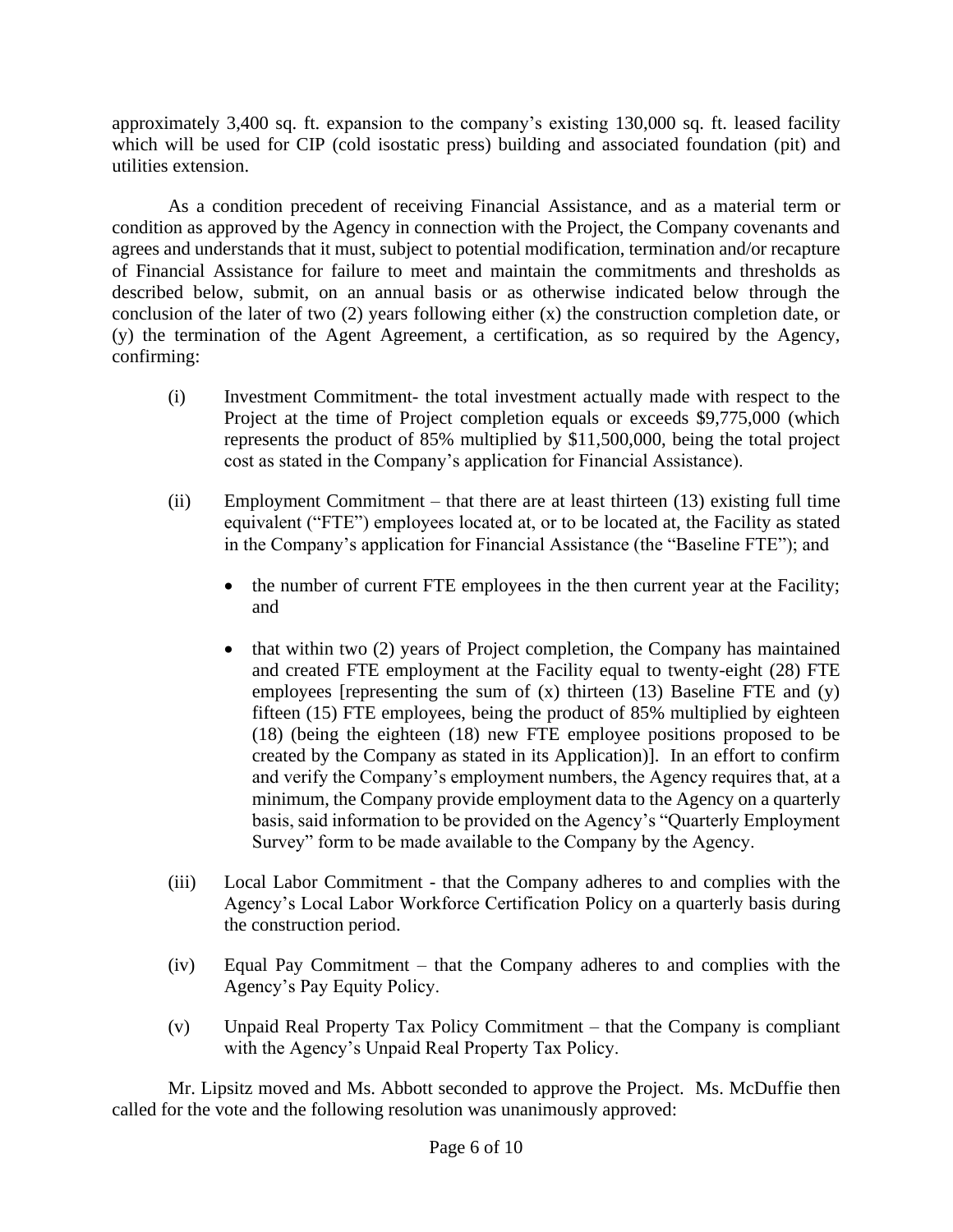RESOLUTION OF THE ERIE COUNTY INDUSTRIAL DEVELOPMENT AGENCY: (i) ACCEPTING THE APPLICATION OF SURMET CERAMICS CORPORATION, AND/OR INDIVIDUAL(S) OR AFFILIATE(S), SUBSIDIARY(IES), OR ENTITY(IES) FORMED OR TO BE FORMED ON ITS BEHALF (INDIVIDUALLY, AND/OR COLLECTIVELY, THE "COMPANY") IN CONNECTION WITH A CERTAIN PROJECT DESCRIBED BELOW; (ii) RATIFYING THE SCHEDULING, NOTICING, AND CONDUCTING OF A PUBLIC HEARING IN CONNECTION WITH THE PROJECT; (iii) APPOINTING THE COMPANY, OR ITS DESIGNEE, AS ITS AGENT TO UNDERTAKE THE PROJECT; (iv) AUTHORIZING THE UNDERTAKING OF THE PROJECT TO PROVIDE FINANCIAL ASSISTANCE TO THE COMPANY IN THE FORM OF A SALES TAX EXEMPTION BENEFIT FOR PURCHASES AND RENTALS RELATED TO THE ACQUISITION, CONSTRUCTION AND EQUIPPING OF THE PROJECT; AND (v) AUTHORIZING THE NEGOTIATION AND EXECUTION OF AN AGENT AND FINANCIAL ASSISTANCE PROJECT AGREEMENT, AND RELATED DOCUMENTS

At this point in time, Ms. Gallagher left the meeting.

Terzo Development LLC/Bush Lofts, 44-17<sup>th</sup> Street, Buffalo, New York. Ms. Fiala reviewed this proposed sales tax exemption, mortgage recording tax exemption, and real property tax abatement benefit project which consists of the renovation and re-use of a 15,000 sq. ft. structure into 13 apartments. Three of the units will be offered at 80% of the adjusted median income ("AMI") throughout the 7-year PILOT term.

As a condition precedent of receiving Financial Assistance, and as a material term or condition as approved by the Agency in connection with the Project, the Company covenants and agrees and understands that it must, subject to potential modification, termination and/or recapture of Financial Assistance for failure to meet and maintain the commitments and thresholds as described below, submit, on an annual basis or as otherwise indicated below through the termination of the PILOT Agreement, a certification, as so required by the Agency, confirming:

- (i) Investment Commitment- the total investment actually made with respect to the Project at the time of Project completion equals or exceeds \$2,592,000 (which represents the product of 85% multiplied by \$3,050,000, being the total project cost as stated in the Company's application for Financial Assistance).
- (ii) Employment Commitment that there are at least one (1) existing part-time equivalent ("PTE") employees located at, or to be located at, the Facility as stated in the Company's application for Financial Assistance (the "Baseline FTE"); and
	- the number of current PTE employees in the then current year at the Facility; and
	- that within two (2) years of Project completion, the Company has maintained and created PTE employment at the Facility equal to one (1) PTE employee. In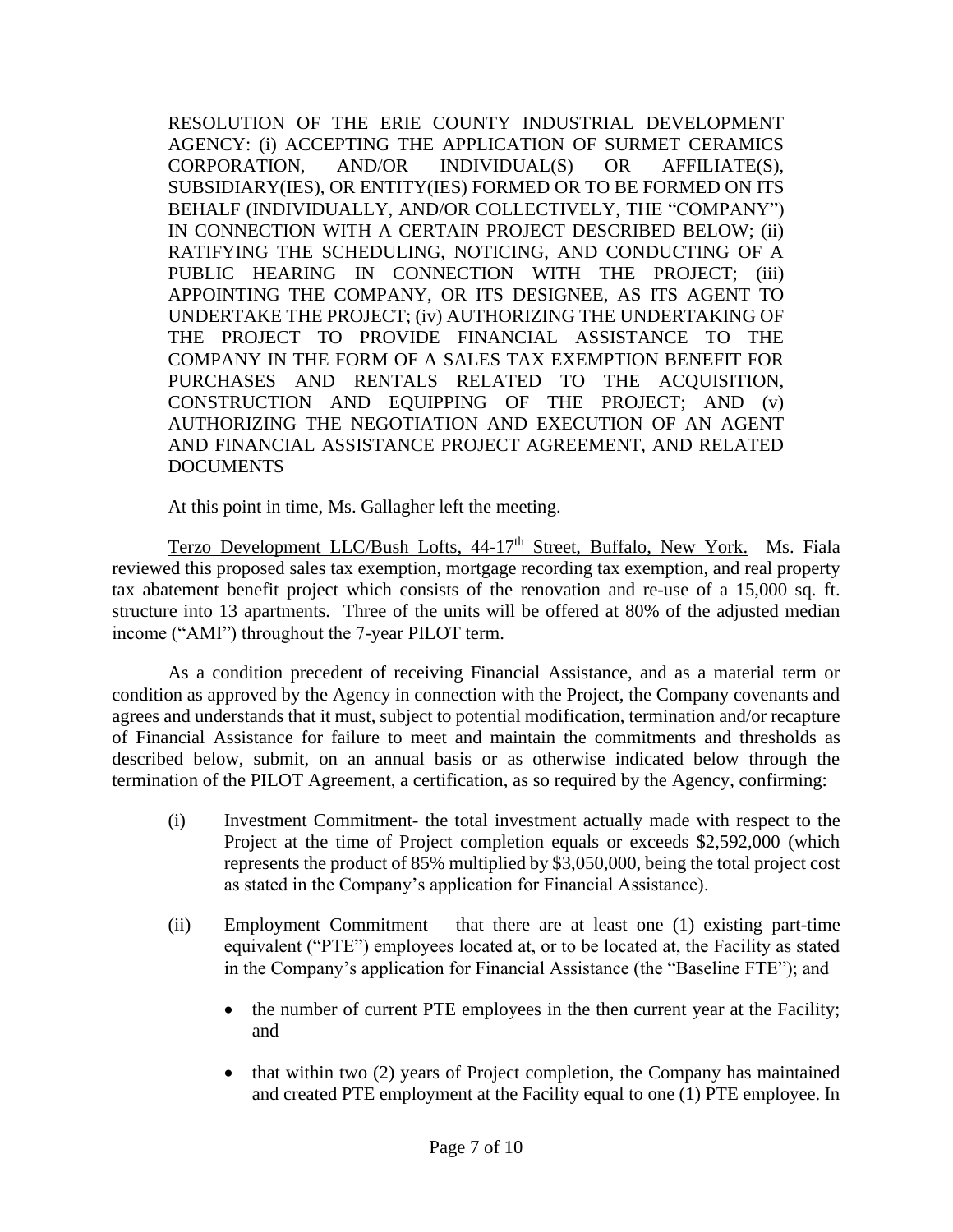an effort to confirm and verify the Company's employment numbers, the Agency requires that, at a minimum, the Company provide employment data to the Agency on a quarterly basis, said information to be provided on the Agency's "Quarterly Employment Survey" form to be made available to the Company by the Agency.

- (iii) Local Labor Commitment that the Company adheres to and complies with the Agency's Local Labor Workforce Certification Policy on a quarterly basis during the construction period.
- (iv) Equal Pay Commitment that the Company adheres to and complies with the Agency's Pay Equity Policy.
- (v) Unpaid Real Property Tax Policy Commitment that the Company is compliant with the Agency's Unpaid Real Property Tax Policy.

Mr. Blue moved and Mr. Pridgen seconded to approve the Project. Ms. McDuffie then called for the vote and the following resolution was unanimously approved:

RESOLUTION OF THE ERIE COUNTY INDUSTRIAL DEVELOPMENT AGENCY: (i) ACCEPTING THE APPLICATION OF TERZO DEVELOPMENT, LLC, AND/OR INDIVIDUAL(S) OR AFFILIATE(S), SUBSIDIARY(IES), OR ENTITY(IES) FORMED OR TO BE FORMED ON ITS BEHALF (INDIVIDUALLY, AND/OR COLLECTIVELY, THE "COMPANY") IN CONNECTION WITH A CERTAIN PROJECT DESCRIBED BELOW; (ii) RATIFYING THE SCHEDULING, NOTICING, AND CONDUCTING OF A PUBLIC HEARING IN CONNECTION WITH THE PROJECT; (iii) MAKING A DETERMINATION PURSUANT TO THE STATE ENVIRONMENTAL QUALITY REVIEW ACT; (iv) APPOINTING THE COMPANY, OR ITS DESIGNEE, AS ITS AGENT TO UNDERTAKE THE PROJECT; (v) AUTHORIZING THE UNDERTAKING OF THE PROJECT TO PROVIDE FINANCIAL ASSISTANCE TO THE COMPANY IN THE FORM OF (A) A SALES TAX EXEMPTION BENEFIT FOR PURCHASES AND RENTALS RELATED TO THE ACQUISITION, CONSTRUCTION AND EQUIPPING OF THE PROJECT, (B) A MORTGAGE RECORDING TAX EXEMPTION BENEFIT FOR FINANCING RELATED TO THE PROJECT, AND (C) A PARTIAL ABATEMENT FROM REAL PROPERTY TAXES BENEFIT THROUGH THE PILOT AGREEMENT; AND (vi) AUTHORIZING THE NEGOTIATION AND EXECUTION OF A LEASE AGREEMENT, LEASEBACK AGREEMENT, A PAYMENT-IN-LIEU-OF-TAX AGREEMENT, AN AGENT AND FINANCIAL ASSISTANCE PROJECT AGREEMENT, AND RELATED DOCUMENTS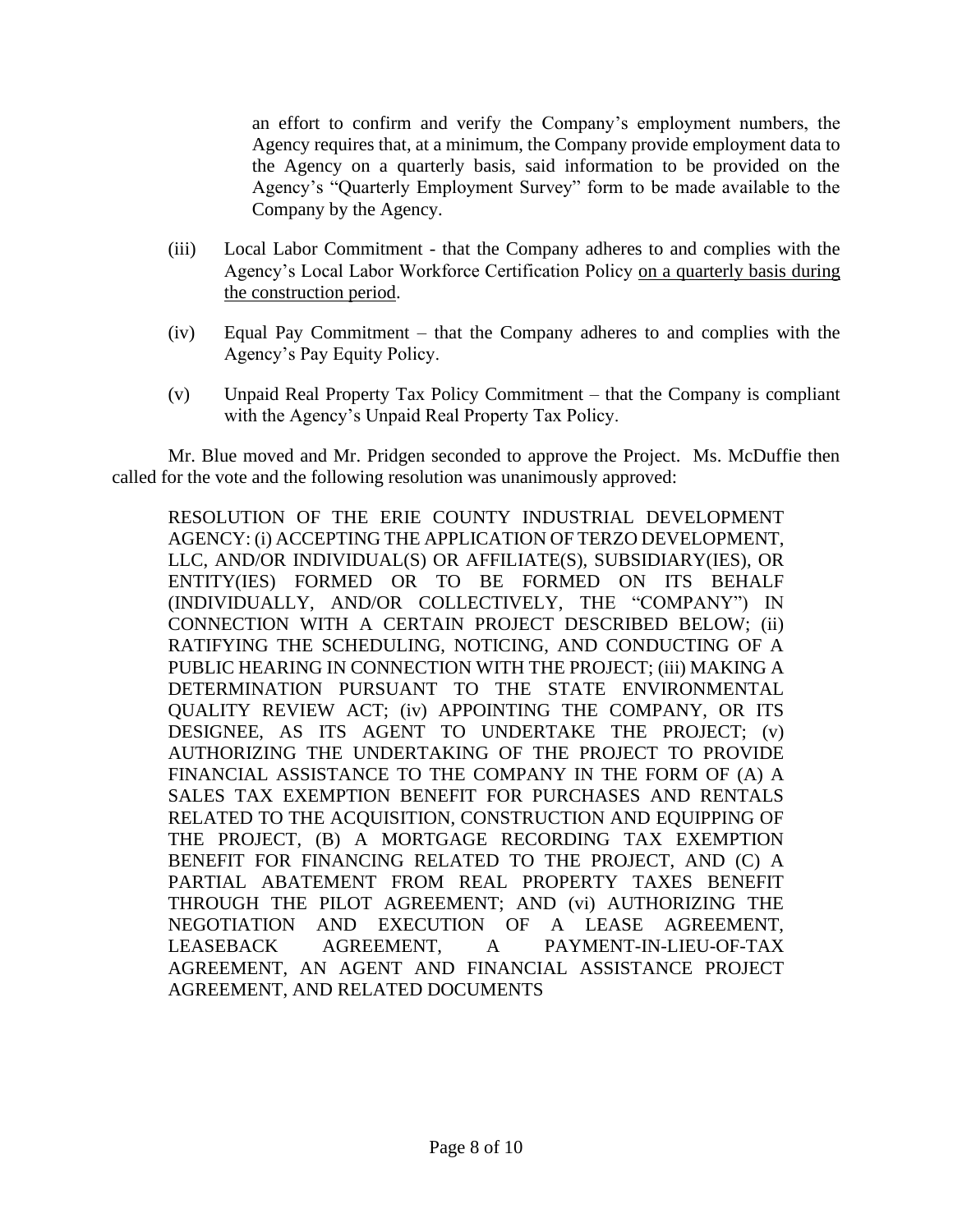### **SPECIAL RESOLUTION**

#### Polymer Conversions Inc., 5732 Big Tree Road, Orchard Park, New York

Ms. Fiala reviewed the proposed assignment and assumption of Polymer Conversions Inc./Jack Bertsch/Birch Run, Inc. Agency Lease and PILOT to Medbio, LLC which would preserve the remaining PILOT benefit through 2023. Ms. Fiala also advised that Medbio would agree to abide by the recapture terms of the Agency.

Mr. Nellis moved and Sister Denise seconded to approve of the Assignment. Ms. McDuffie then called for the vote and the following resolution was unanimously approved:

RESOLUTION OF THE ERIE COUNTY INDUSTRIAL DEVELOPMENT AGENCY APPROVING THE ASSIGNMENT OF AND ASSUMPTION BY JACK E. BERTSCH TO BIRCH RUN INC., OF THE EXISTING LEASE, LEASEBACK, AND PILOT AGREEMENT TOGETHER WITH ALL ASSOCIATED DOCUMENTS RELATING TO THE FACILITY LOCATED AT 5732 BIG TREE ROAD, ORCHARD PARK, NEW YORK

#### **REVIEW AND ADOPTION OF POLICIES, REPORTS AND COMMITTEE CHARTERS**

2020 Public Authorities Report. Ms. Profic stated that as a Public Authority of the State of New York, ECIDA and its affiliates are required to comply with the NYS Public Authorities Law and submit a comprehensive annual report including information on several topics. Several of the items are covered by other documents, like the operations and accomplishments and financial statements, which are noted throughout the document. The third item, Mission Statement & Performance Measurements, is updated each year with actual results (and was just reviewed). Many of the items included are standard from year to year and are also approved or re-adopted by the Board annually. Section 13 was updated for 2020 to include the ECIDA's COVID-19 PPE grant program and the EDA CARES Act award to establish a new revolving loan fund. At this time there are a couple of pieces of information left to be updated, which will be done before this report is signed. It then gets posted on our website. This report was reviewed by both the Governance Committee and Finance & Audit Committee at their meetings on March 17, 2021 and has been recommended to the Board for approval. Mr. Lipsitz moved and Ms. Benczkowski seconded to approve the report as proposed. Ms. McDuffie called for the vote and the 2020 Public Authorities Report was then unanimously approved.

Procurement Policy. Ms. Profic stated that this policy has some updates, specifically to enhance our procurement practices as they relate to Minority & Women-owned Business Enterprises. Section C discusses goal-setting, which we plan to do on an annual basis as part of our discussion and annual update of the Agency's Performance Measures. The updated policy has been reviewed by Harris Beach and the Governance Committee at their March 17, 2021 meeting and is recommended to the Board for approval.

Sexual Harassment Policy. Ms. Profic stated that while the policy itself has already been in place, it was recommended by legal counsel that the policy be presented to the Board and approved as an official policy of the Agency and its affiliates. This policy has been reviewed and found to be in compliance with applicable Federal and New York State requirements. It was also